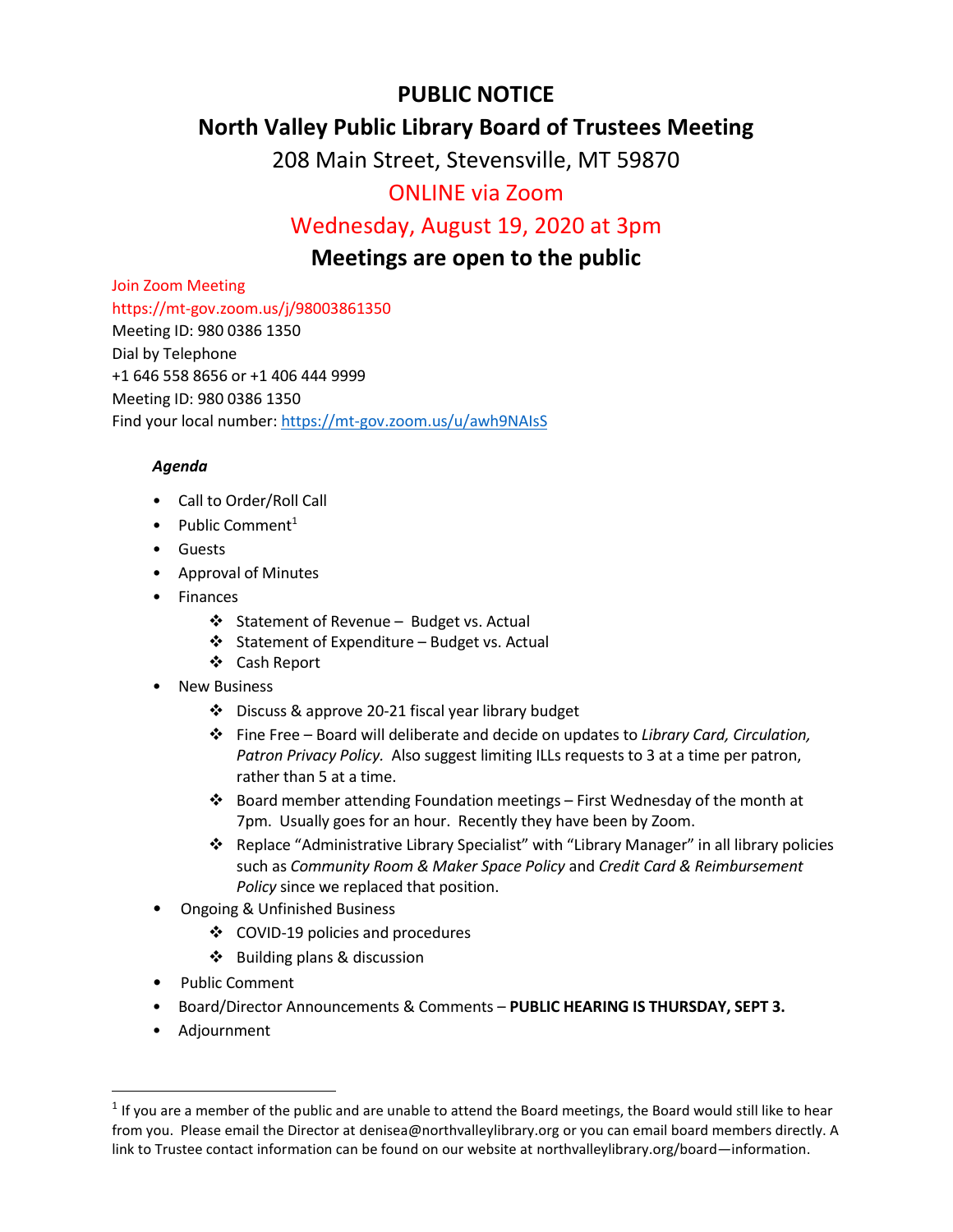### **North Valley Public Library**

Minutes Board of Trustees Meeting Wednesday, August 19, 2020 at 3 p.m.

#### **CALL TO ORDER/ROLL CALL**

The meeting was called to order at 2:55 pm

#### **BOARD MEMBERS PRESENT**

Caitlin Dunn, Vice Chair Leon Theroux Kim Tiplady Dianne Snedigar

**BOARD MEMBERS ABSENT** Victoria Howell, Chair

**STAFF PRESENT** Denise Ard, Director and Melanie Carroll, manager

**HOST** Tracy Cook, State Library

**PUBLIC COMMENT** No public was present so there was no public comment.

#### **GUESTS** No guests

The Vice Chair announced she would be making some changes in the order of the business on the agenda. She would start with the Budget.

#### **NEW BUSINESS**

### **DISCUSS & APPROVE 20-21 FISCAL YEAR LIBRARY BUDGET**

Denise presented the Board with the 2020-2021 Fiscal year Library Budget starting with the revenue. She intentionally left the fines column low as she was unsure what the Board would decide upon going fine free. There were no questions regarding revenue.

Denise moved onto the section concerning mortgage payoff. She suggest \$16,040.00 go towards paying off the mortgage of the current library building. Dianne inquired as to what the interest rate currently was on the loan. Denise responded that the rate was variable, but because of Covid-19, the rate for the next 6 months would be 1%. Kim inquired as to what the rate would be after the six months. Denise stated that it will increase to 2.5% for the remaining six months of the year. With a low interest rate for the year, the Board decided to not pay more to the principle of the loan at this time. Dianne inquired whether the extra could go into the Library Depreciation fund, and be used later to go towards the mortgage principle. Denise mentioned she had consulted with the Department of Administration to find out whether they could use the funds this way, and was informed that the Depreciation fund was not for an existing mortgage, but only to purchase equipment, building maintenance, or new property.

Dianne made a motion to move the extra money into line 365 (Building improvement/General fund) for future loan reduction or move it into the Library Depreciation fund at a later date and Leon seconded the motion. The motion passed unanimously.

Kim moved to accept the budget in its entirety and Dianne seconded the motion. The motion passed unanimously.

#### **APPROVAL OF MINUTES**

Dianne made a motion to approve the minutes for the July  $7<sup>th</sup>$  special meeting, the July 15<sup>th</sup> meeting, and the July  $28<sup>th</sup>$  special meeting and Kim seconded the motion. The motion passed unanimously.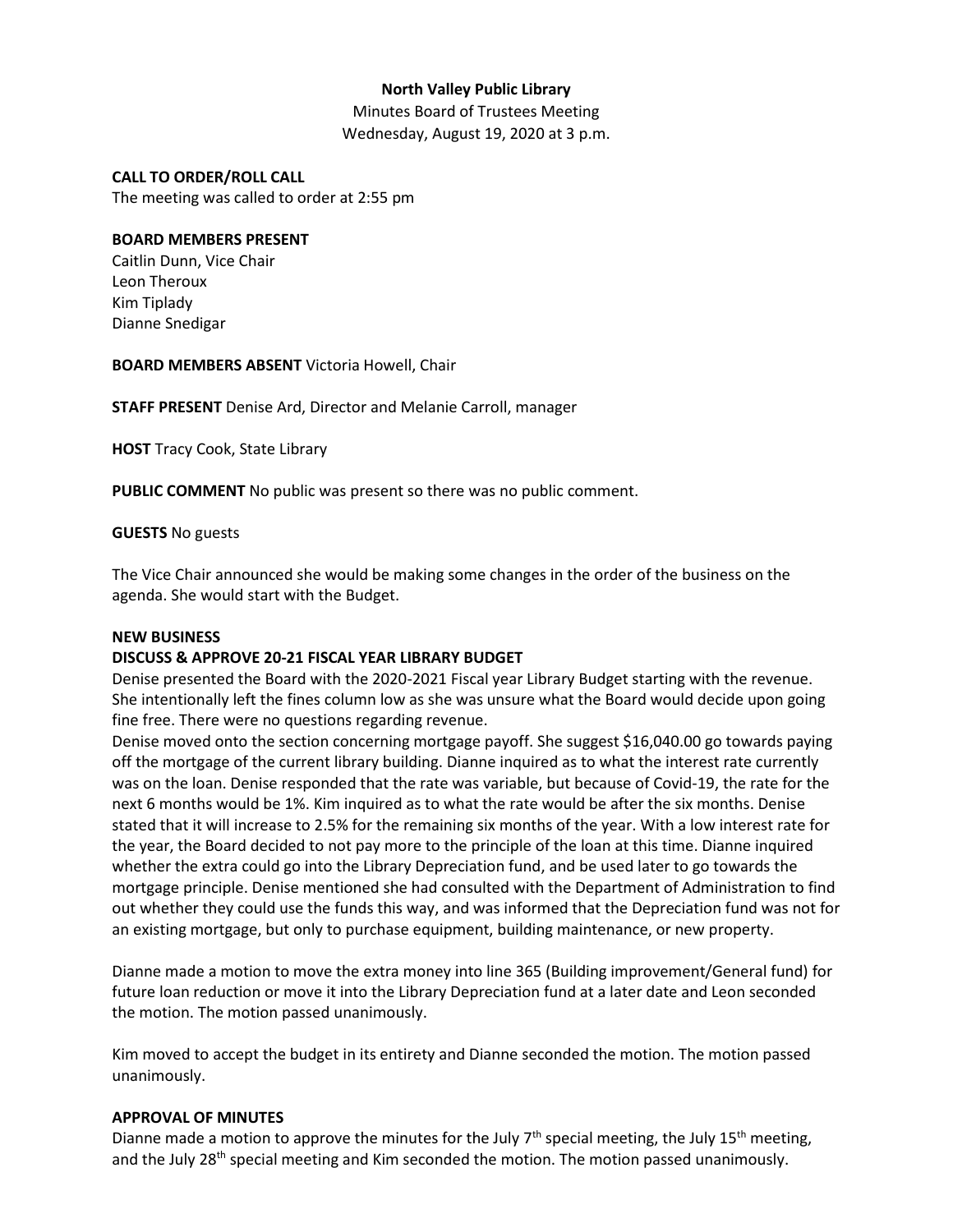#### **NEW BUSINESS**

### **FINE FREE – BOARD WILL DELIBERATE AND DECIDE ON UPDATES TO LIBRARY CARD, CIRCULATION, PATRON PRIVACY POLICY. ALSO SUGGEST LIMITING ILLS REQUESTS TO 3 AT A TIME PER PATRON, RATHER THAN 5 AT A TIME.**

Denise discussed how Bitterroot would be going fine free tentatively starting the  $1<sup>st</sup>$  of September and that Missoula Public Library had already adopted fine free. With North Valley Library being in-between the two, she advocated for going fine free for library material shared between the Partners sharing group as library users would only incur fines on material physically checked out in the library and that it was unfair for our patrons. She originally wanted to blocked patrons from checking out material if there was a title overdue, however, after discussing it with Amy, from the Montana Shared Catalog, she discovered this wasn't entirely possible. She offered a workaround which concerns changing the patron threshold. This could block them at 5 overdue titles, and at 30 days overdue they would be blocked and charged for materials. Caitlin advocated for not adopting the fine free policy while Dianne was okay with it as long as there were still consequences for overdue material. Caitlin asked if it was possible to hold off making any choices and seeing how having Bitterroot and Missoula being fine free affected us. Denise suggested again that they should adopt no fines as it would be unfair to our patrons, potentially drop the number of library card holders, and attract negative publicity.

The board chose to make no changes to the policy and continue to have fines and see how Bitterroot and Missoula's adoption of the new policy effects the library.

The discussion regarding the topic of ILLS ("Also suggest limiting ILLs requests to 3 at a time per patron, rather than 5 at a time was not discussed during the meeting") was not discussed during the meeting.

#### **FINANCES**

Denise said that the fines listed on the financials on line 346071 were over 219% due to the fact that she had budgeted them low in anticipation to the library going fine free. She noted that the insurance was paid in full for the entire year. There was a typo listed in the appropriation field which Dianne asked if it would be correct for the next month.

Kim made a motion to accept the July financials submitted and Dianne seconded. The motion passed unanimously.

#### **NEW BUSINESS**

#### **BOARD MEMBERS ATTENDING FOUNDATION MEETINGS**

Since the current Board representative can no longer commit to the schedule of the Library Foundation meetings, the Board has chosen to rotate the responsibility based upon their availability at the time of the Foundation meeting. Denise will pass along the information to all Board members.

#### **REPLACE "ADMINISTRATIVE LIBRARY SPECIALIST" WITH "LIBRARY MANGER" IN ALL LIBRARY POLICIES**

Leon made a motion to replace "Administrative Library Specialist" with "Library Manager" in all library policies and Dianne seconded the motion. The motion passed unanimously.

### **ONGOING & UNFINISHED BUSINESS COVID-19 POLICIES AND PROCEDURES**

No changes to the COVID-19 policy at this time.

#### **BUILDING PLANS & DISCUSSION**